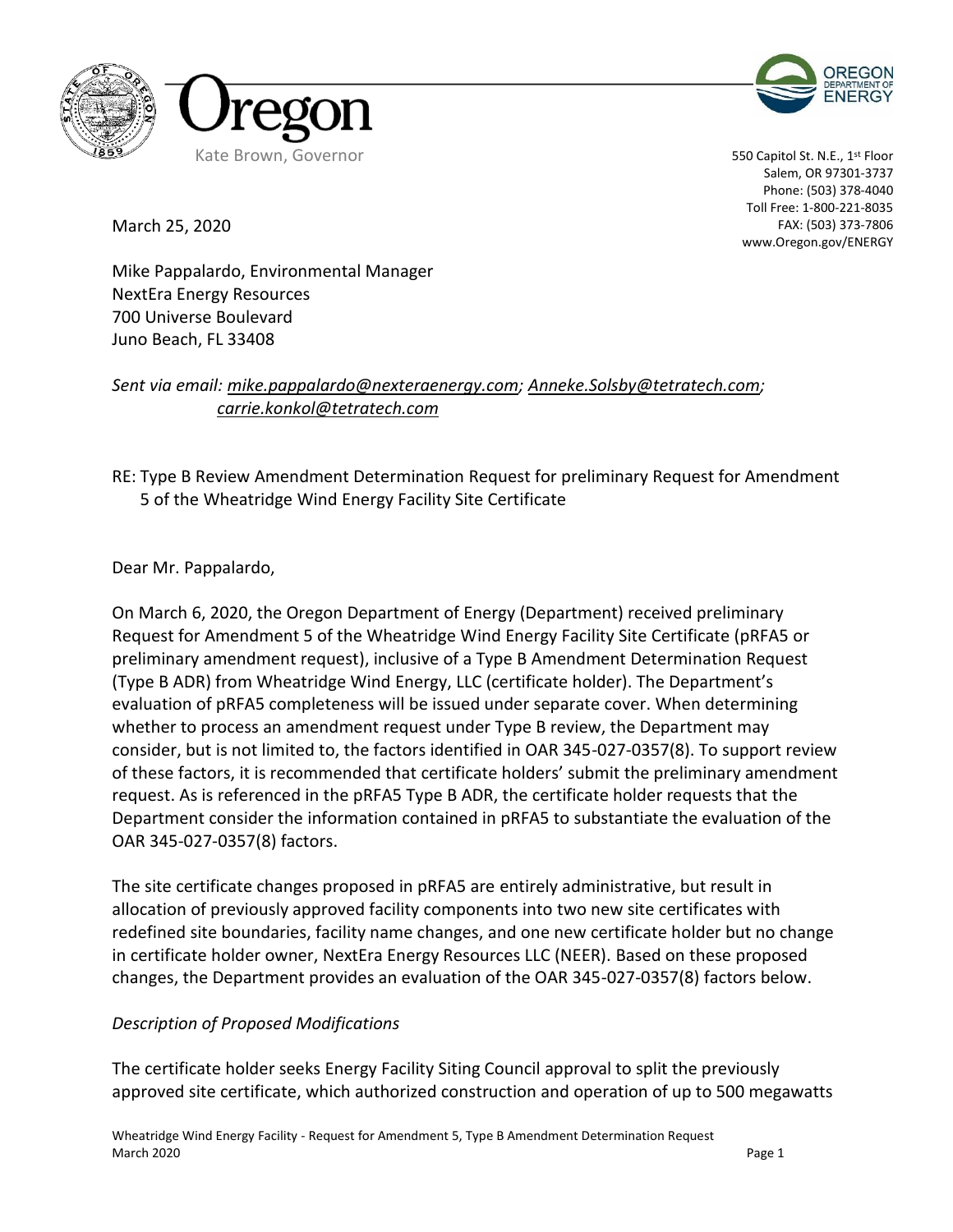(MW) of wind energy facility components and up to 150 MW of solar energy facility components, within an approximately 13,000 acre site boundary extending in both Morrow and Umatilla counties, into two site certificates, to be maintained by the existing certificate holder and a new certificate holder, Wheatridge Wind II, LLC, with NEER as certificate holder owner of both new site certificates. One site certificate would include up to 100 MW of previously approved wind energy generation equipment, named Wheatridge Renewable Energy Facility I (WREFI), owned by the current certificate holder; the second site certificate would include the remaining previously approved 400 MW of wind energy generation equipment and 150 MW solar energy generation equipment, named Wheatridge Renewable Energy Facility II (WREFII), owned by a new certificate holder - Wheatridge Wind II, LLC.

The preliminary amendment request describes that shared related or supporting facilities between WREFI and WREFII would include the previously approved collector substation, communications and Supervisory Control and Data Acquisition System, access roads and temporary staging areas. The Operations and Maintenance Building would be shared by both facilities, but would only be a related or supporting facility to WREFII.

### *Considerations for Determining Whether to Process an Amendment Request as Type B Review*

OAR 345-027-0357(8) provides a non-exhaustive list of factors the Department may consider in determining whether to process an amendment request under Type B review. When evaluating whether Type B review is warranted, the Department may consider these factors individually or in combination along with information provided in the preliminary amendment request, if submitted in tandem.

The listed factors are evaluated as follows:

## *(a) The complexity of the proposed change;*

The Type B Review ADR requests that the Department consider pRFA5 to be non-complex because the proposed changes are administrative and would not result in new areas or resources which have not been previously evaluated by Council.

The Department provides the relevant dictionary definition of "complex" as: not easy to understand or explain: not simple. Even where a proposed change is not technologically complex, there may be complexity in conducting the regulatory applicability review if, for example, a Request for Amendment involves a new technology or a type of change that has not previously been subject to significant analysis by the Department or Council. Based on review of pRFA5, the Department agrees with the certificate holder and considers the proposed changes not to be complex from a regulatory, technology or explanatory position.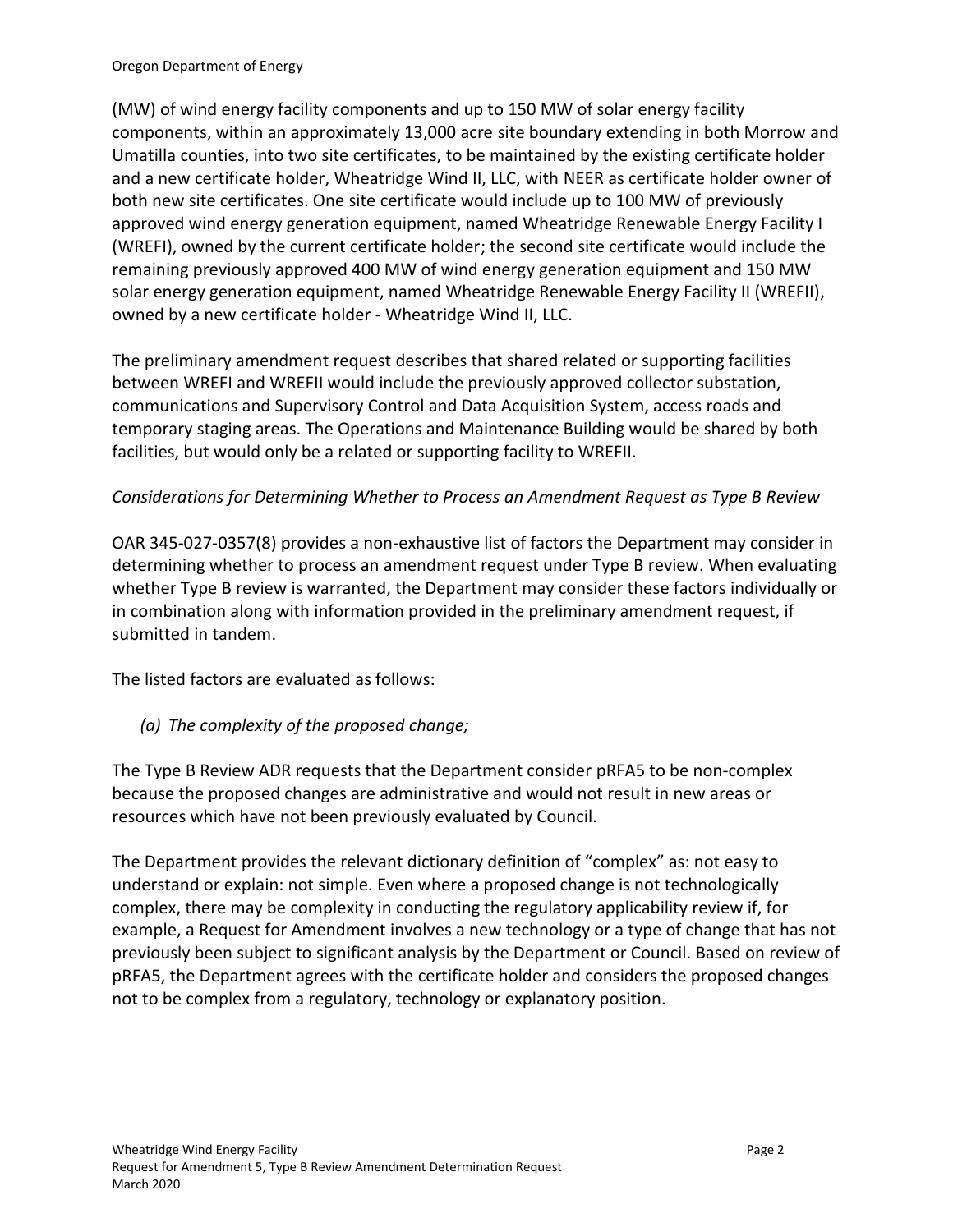# *(b) The anticipated level of public interest in the proposed change;*

The Type B Review ADR identifies that there may be public interest in the amendment, but that, based on the level and type of public comments received on the record of historic Council proceedings for the facility, it would largely be in support rather than opposition given that the amendment request would not result in changes to impacts previously evaluated by Council.

When assessing the public interest factor, the Department considers whether previous Council proceedings for the subject facility or other similar facilities included comments raising issues related to the changes proposed. In the July 2017 Final Order on Request for Transfer for this facility, Council received 4 public comments on the proposed change. While the Department does not consider pRFA5 to necessitate a site certificate transfer, the administrative nature of pRFA5 and a transfer request are similar. Based on prior public interest (public comments) on administrative changes for this facility, the Department anticipates at least a moderate level of public interest in pRFA5.

# *(c) The anticipated level of interest by reviewing agencies;*

The Type B Review ADR identifies that there may be reviewing agency interest in the amendment, but that, based on the level and type of reviewing agency comments received on the record of historic Council proceedings for the facility, it would largely be in support rather than opposition given that the amendment request would not result in changes to impacts previously evaluated by Council.

Based on review of pRFA5, while the Department has coordinated with Umatilla and Morrow counties on the proposed changes, substantive interest from reviewing agencies is not anticipated for this amendment given the administrative scope. Therefore, the Department agrees with the certificate holder and concludes a low level of reviewing agency interest in pRFA5.

## *(d) The likelihood of significant adverse impact;*

The Type B Review ADR requests that the Department consider there to be little likelihood of significant adverse impacts from the proposed changes. Based on the administrative scope and the Department's preliminary review of pRFA5, the proposed changes would primarily result in a non-substantive review of the Council's Organizational Expertise and Retirement and Financial Assurance standards. In other words, the Department will verify that the proposed site certificate split accurately accounts for, in terms of operations, maintenance, compliance, and decommissioning, all facility components, including those that are shared; but, considers this review not to result in substantive changes to recommended conditions or findings. Therefore, the Department agrees with the certificate holder's assertion that there is little likelihood of significant adverse impacts from changes proposed in pRFA5.